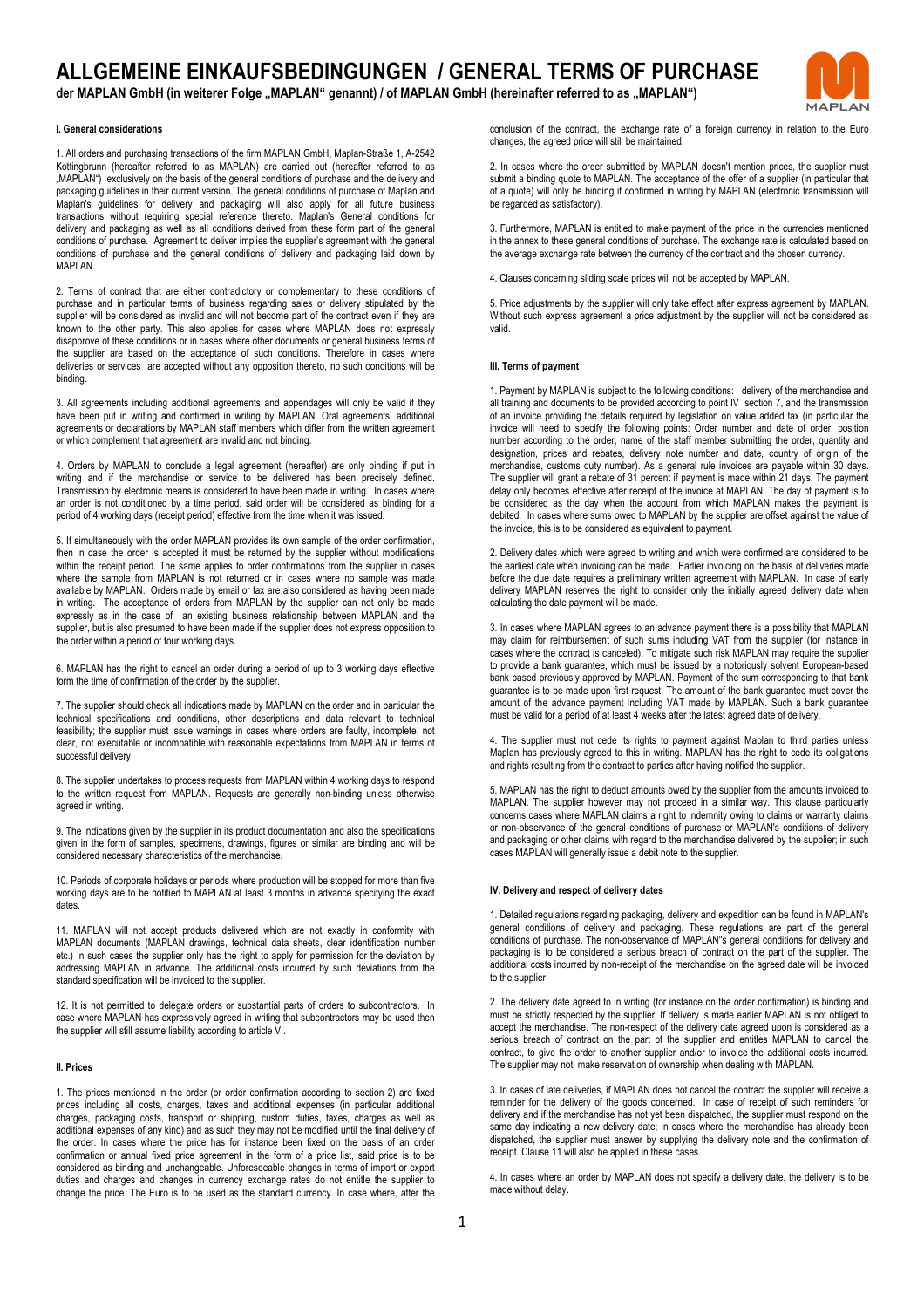# **ALLGEMEINE EINKAUFSBEDINGUNGEN / GENERAL TERMS OF PURCHASE**

der MAPLAN GmbH (in weiterer Folge "MAPLAN" genannt) / of MAPLAN GmbH (hereinafter referred to as "MAPLAN")



5. Unless otherwise agreed all deliveries are to be made to the following address: Maplan GmbH., Maplanstraße 1, 2542 Kottingbrunn. The delivery date indicated on MAPLAN orders concerns the date of delivery to MAPLAN's premises. Earlier invoicing on the basis of deliveries made before the due date requires preliminary written consent from MAPLAN.

6. The delivery (dispatch/transport) to the destination is made at the expense and risk of the supplier. The specific indications on the order are considered as the prevailing agreement. Unless agreed otherwise DAP (EU) / DDP (outside EU) Kottingbrunn / to factory will apply (according to INCOTERMS 2010).

7. The supplier is obliged to give immediate written notice to MAPLAN if conditions arise which may cause late delivery (unforeseen production problems or problems with stock supply etc.). In cases were the supplier does not provide such notice, said supplier cannot deny responsibility for the late delivery. MAPLAN is entitled to immediate cancellation of the contract without setting a new date for delivery or to apply the sanctions mentioned under point 11.

8. All deliveries will be associated with the legally required or contractually agreed documentation of all kind; this applies in particular to such goods for which safety data sheets, certificates or test protocols are required. Furthermore, user manuals, technical data sheets, descriptions, documentation or warnings, approved tolerance requests, measuring protocols, transport documents, descriptions, delivery notes and packing lists are to be supplied. Justifications concerning the obtainment or the attribution of test certificates or norm certificates are to be part of the delivery. In cases where the measurement protocols or test protocols have been supplied at the time of order these are to be checked in their entirety, filled in and sent to MAPLAN by email to *quality@maplan.at* and supplied together with the delivery documents. All documents are to be supplied in the German language or English language.

9. The supplier is obliged to assure secure packaging of the merchandise which is in compliance with legal requirements; the risks and costs related to packaging are to be assumed by the supplier. Details related thereto are to be found in MAPLAN's general conditions of delivery and packaging.

10. The hours for delivery are specified in MAPLAN's General conditions of delivery and packaging. Deliveries outside of these hours are only possible after previous agreement with MAPI AN

11. In case of late delivery MAPLAN is entitled to a price reduction corresponding to 1% of the order value for each day of late delivery. The amount of the aforementioned penalty may not exceed 5% of the order value. This contractual penalty is applied whether or not the late delivery caused any damage and regardless of the actual value of any incurred damage. Other claims for damages (in particular in relation to late delivery) may still be made. In case of late delivery MAPLAN may decide not to fix a new delivery date and may have recourse to another supplier for those deliveries which are late in order to avoid further damages. In such cases the supplier will bear the expense related to the order to another supplier.

### **V. Warranty**

1. The supplier will guarantee that the delivery of goods which are in conformity with the contract, are free of faults and have characteristics in compliance with the technical standards in force, the technical norms, the statutory rules, applicable safety guidelines, the points assured by the supplier, the indications given in the catalogs and other documentation forming part of the contract; it is also guaranteed that the goods delivered are not subject to rights or claims from third parties.

2. Furthermore the supplier will guarantee that the materials delivered are compatible for use through several shifts involving 24 hours of non-stop service.

3. The supplier must always inform MAPLAN immediately of any risks that are involved with the use of the materials supplied.

4. In case of serious defaults which are incompatible with the correct use of the materials supplied, MAPLAN has the right to withhold payment of all or part of the purchasing price until such time as the detected faults have been resolved.

5. The supplier will provide a warranty for all faults within the framework of the Austrian law. The warranty period is two years effective from time of receipt of the merchandise at the agreed delivery point; in cases where a formal receipt is required, the date of said formal receipt will be the effective start date of the warranty period. In cases where the delivery - modified or not modified - is made to customers of MAPLAN with the knowledge of the supplier, the warranty period will commence on the date of receipt by MAPLAN's customer. In case of hidden defects the warranty period will only be effective from the date on which such defects are detected by adequate means.

6. In cases where the defect occurs within the first 12 months of the warranty period it will be assumed that such defect already existed at the time of delivery unless proof to the contrary is provided.

7. In cases where it is possible to remedy a fault MAPLAN may decide whether the material is to be replaced or repaired. MAPLAN is not obliged to give the supplier the possibility to repair faulty articles. In cases where a fault has been remedied by repair or replacement of the article concerned, the warranty period will start again effective from the time of the replacement or repair.

8. Depending on the choice of MAPLAN, warranty claims must be satisfied at the place of delivery, in another MAPLAN plant, at the supplier premises in a place determined by contract, at the premises of one of MAPLAN's distribution firms or at the client premises. All costs incurred in this context (in particular transport, indemnities for professional travel, manpower costs and material costs and investments related to the detection of the origin of the fault and possibilities of remedy) are to be borne by the supplier.

9. The supplier will remedy faults without delay. In cases where the supplier doesn't provide remedy within a technically acceptable delay of at most two working days, MAPLAN may organize the remedy itself or through the help of third parties at the expense of the supplier; this does not exclude further claims or rights against the supplier.

10. In case of faults where the remedy cannot wait (in particular if there is a risk of machine downtime, danger etc.). MAPLAN has the right to remedy the faults itself or to call third parties for the remedy at the expense of the supplier. In such cases the remedy to the faults does not imply the absence of responsibility of the supplier.

11. In case where MAPLAN accepts the delivery of replacement parts as satisfaction of its claim then the delivery of the replacement parts will be subject to the same conditions as for the delivery of the parts being replaced. The delivery dates will be calculated as from the time when the claim from MAPLAN for the delivery of the replacement parts was received by the supplier. Within the warranty period the supplier is obliged to make any required additional deliveries and services at the place of the initial delivery according to the Incoterms 2010 DAP (EU) / DDP (outside EU) unless otherwise agreed; in addition the supplier must carry out all repairs, settings and works required and make sure that the agreed performance standards are reached without incurring any additional costs of any kind to MAPLAN.

12. The applicability of article 377 UGG concerning the making of claims is expressly excluded. This means that MAPLAN has no obligation to make claims according to article § 377 UGB or other claims in relation to the expertise of the goods.

13 The supplier is obliged to assure the availability of spare parts for a period of at least 15 years effective from the date of delivery to MAPLAN; the price applicable for the spare parts will be the last listed price agreed to.

14. Furthermore the supplier will provide the best possible support to MAPLAN for solving problems and remedying faults.

15. The supplier must assume all expenses related to faults of the merchandise delivered (in particular costs for repair, transport costs, costs for deinstallation and installation, costs for service technicians employed by the supplier or by MAPLAN, costs for diagnostics, costs related to the delivery of spare parts as well as indirect costs related to faults or incompleteness of the merchandise delivered); this applies independently of the provisions of point VI and such costs are to be reimbursed to MAPLAN where applicable.

### **VI. Liability, product security, product liability and retention**

1. The supplier will assume total liability for all damages incurred by MAPLAN through the delivery of services, staff members or other persons collaborating with the supplier (this will also include successive damages such as loss of profit) as well as for material damages and physical damages to persons according to Austrian law

2. In case where product faults in the delivered merchandise exposes MAPLAN to legal claims based on product liability or other regulations (for instance statutory regulations applicable in the country of the product destination), the supplier is obliged to compensate MAPLAN for the damages incurred and in the case of legal proceedings, to assist MAPLAN in its defense against claims from third parties.

3. Upon request from MAPLAN the supplier is obliged to inform MAPLAN in writing of who is the manufacturer of the products and who brought the products on the market. Furthermore, in the case of foreign products the supplier is obliged to specify the country of origin of the product and the importing company.

4. In the case of material faults or legal faults the supplier will take all appropriate actions to defend MAPLAN against claims from third parties. In cases where third parties make claims against MAPLAN related to the infringement of intellectual property laws, registered trademarks or patents concerning the goods delivered by the supplier, MAPLAN will notify the supplier of such actions. The supplier is obliged to compensate MAPLAN for the damages incurred by such actions and in case of legal proceedings to support MAPLAN in the defense of claims made by third parties.

5. The responsibility of MAPLAN and of third parties acting on behalf of MAPLAN will be excluded for financial damages related to light misdemeanor.

6. If there are several suppliers the responsibilities towards MAPLAN cannot be split between these and will be consolidated.

7. The rights of the supplier to retain its property or refuse the delivery of services will be excluded unless this would be incompatible with the law. Disagreements (in particular concerning the supplier's rights to payment or those related to claims) will not entitle the supplier to interrupt its services and stop deliveries.

#### **VII. Environmental protection and security**

The supplier undertakes to deliver only such products or services which are in compliance with the laws for environmental protection and security applicable in Austria; in particular wood packaging must be in conformity with the IPC guidelines. Dangerous products or substances are to be labeled according to the statutory requirements. The supplier is obliged to satisfy all legal provisions, the provisions of documents brought to its attention and all instructions provided by MAPLAN, in particular individual instructions regarding technical safety and the safety of persons (this applies regardless of whether such instructions have been given in writing, orally or otherwise).